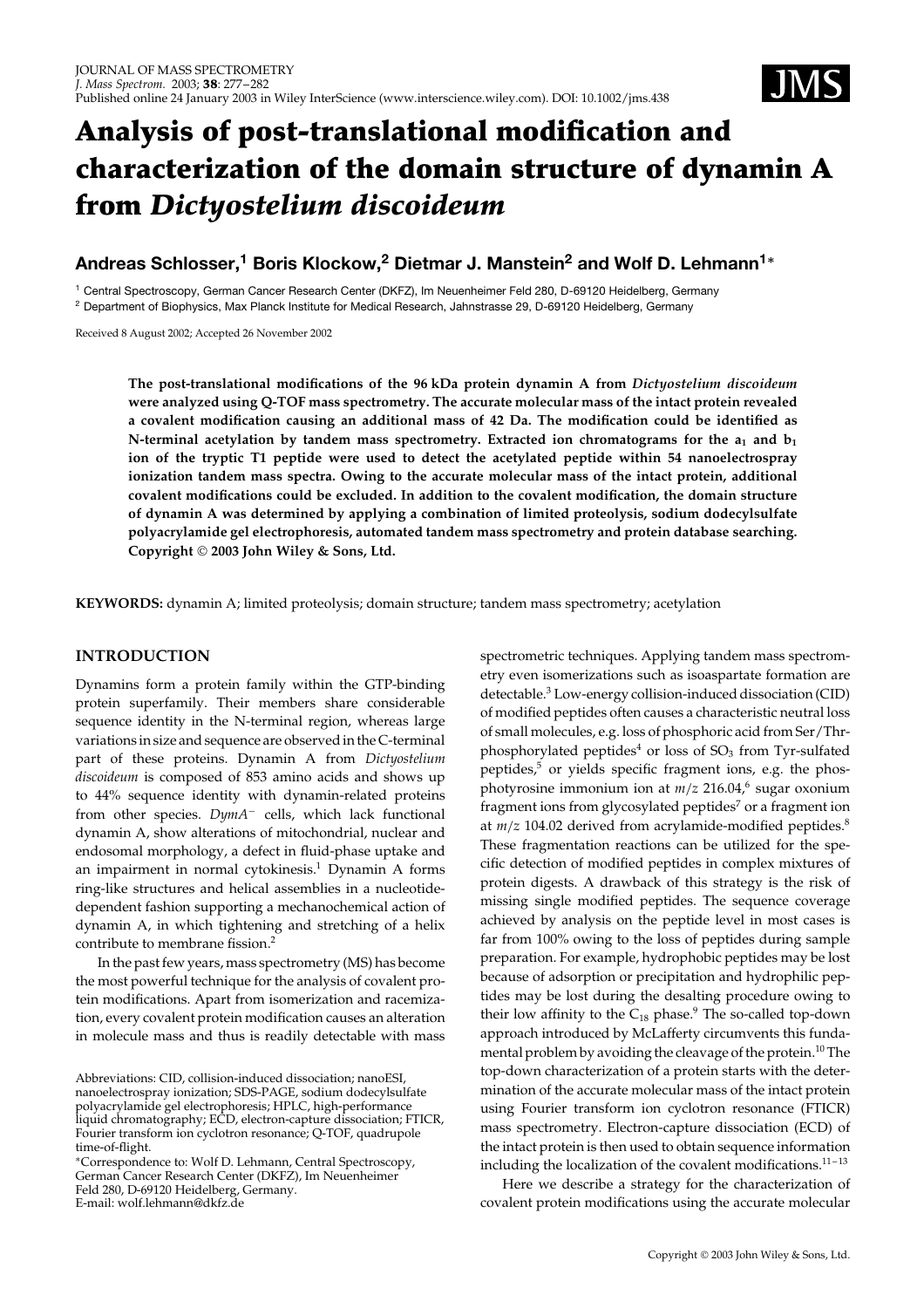mass of the intact protein and a combination of different protein cleavage methods. The post-translational modifications of the 96 kD protein dynamin A from *Dictyostelium discoideum* were determined with this strategy, since posttranslational modifications might control the assembly of dynamin A into different ring and helical structures.2 In addition, a straightforward strategy for the characterization of protein domain structure based on limited proteolysis, automated tandem mass spectrometry and protein database searching is described and applied to dynamin A. Knowledge of the domain structure of dynamin A is useful for the interpretation of the ring and helical structures observed by electron microscopy.2

# **EXPERIMENTAL**

#### **Protein cleavage and limited proteolysis**

Dynamin A was purified from a dynamin A overexpressing cell line as described recently.<sup>2</sup> For analysis of the covalent modifications the protein was cleaved with BrCN, chymotrypsin and trypsin. The cleavage with BrCN was performed by dissolving about 10 pmol of dynamin A in 20 µl of 150 mM HCl, 150 mM BrCN, 8 M urea. This solution was incubated at room temperature overnight. The chymotrypsin digestion was carried out in 0.1 M Tris–HCl, 10 mm CaCl<sub>2</sub>, pH 7.8 at 0 °C for 24 h with a chymotrypsin-toprotein ratio of  $1:10000$  (w/w). The trypsin digestion was carried out in 20 mm NH<sub>4</sub>HCO<sub>3</sub>, pH 8.0 at 37 °C overnight with a trypsin-to-protein ratio of  $1:100 (w/w)$ .

Limited proteolysis experiments were performed with papain, subtilisin and trypsin with protease-to-protein ratios of about  $1:10000 \frac{(w/w)}{w}$  on ice. After different periods of times aliquots of the reaction solution were dissolved in sodium dodecylsulfate (SDS) buffer and separated by SDS polyacrylamide gel electrophoresis (SDS-PAGE). Bands were excised from the gel, cut into small pieces, destained with  $40\%$  acetonitrile,  $0.1 \text{ M} \text{NH}_4 \text{HCO}_3$ , washed twice with water, dried under vacuum and rehydrated in 20 µl of trypsin solution  $(0.02 \mu g/\mu l$  trypsin in 20 mm NH<sub>4</sub>HCO<sub>3</sub>). Protein digestion was performed overnight at 37 °C. The supernatant was removed and the gel pieces were extracted twice with  $10 \mu$ l of 50% acetonitrile. The extracts were combined with the supernatant, dried under a stream of nitrogen and redissolved in 20 µl of water for the desalting procedure.

#### **Desalting**

For determination of the accurate molecular mass of the intact protein, the protein solution was desalted using  $C_4$ -ZipTips (Millipore, Bedford, MA, USA). Equilibration of the C4- ZipTips and washing of the bound protein were performed with 50% formic acid. For protein elution a solution of 50% formic acid and 50% 2-propanol was used. All peptide samples were desalted with  $C_{18}$ -ZipTips using 2% formic acid for equilibration and washing and 50% acetonitrile, 2% formic acid for peptide elution.

#### **Mass spectrometry**

Mass spectra were recorded on a Q-TOF2 quadrupole time-of-flight mass spectrometer (Micromass, Manchester,



UK) equipped with a nanoelectrospray ionization (ESI) source. Spray capillaries were manufactured in-house using a type P-87 micropipette puller (Sutter Instruments, Novato, CA, USA) and coated with a semi-transparent film of gold in a type SCD 005 sputter coater (BAL-Tec, Balzers, Liechtenstein). The mass spectrometer was calibrated over the mass range 100-2000 using a 20 mm solution of phosphoric acid (in 30% 2-propanol). Tandem mass spectra were recorded in the automated MS to MS/MS switching mode with an *m*/*z*-dependent set of five collision offsets. For searching in the SwissProt protein database, the search engine Mascot was used.<sup>14</sup> For the assignment of the peptides generated by cleavage with BrCN and with chymotrypsin, the software tool Sherpa (www.hairyfatguy.com/Sherpa/Info.html) was utilized.

#### **RESULTS AND DISCUSSION**

#### **Post-translational modification analysis**

When analyzing the post-translational modifications of a protein, the accurate molecular mass of the intact protein is valuable information, since it is certain that all covalent modifications are present on the intact protein. In contrast, covalent modification analysis on the peptide level may be incomplete, particularly when only one type of protease is employed. In view of these facts, the first step in analyzing the post-translational modifications of dynamin A was molecular mass measurement of the intact protein. For this purpose the protein prepared from *Dictyostelium* discoideum was desalted using C<sub>4</sub>-ZipTips. For a reliable determination of the accurate molecular mass of an intact protein, complete desalting is a crucial step, since salt adducts lead to incorrectly high experimental masses. To remove the non-covalently bound ions 50% formic acid turned out to be a suitable reagent, since owing to its good properties as a protein solvent the risk of protein precipitation is low. The peak width in the deconvoluted ESI spectrum is a good criterion to control successful desalting. If the experimental peak width is much greater than the calculated isotopic envelope, the molecular mass is probably incorrectly high. The deconvoluted nanoESI spectrum of intact dynamin A is shown in Fig. 1. Here the experimental peak width is 50 Da, about twice the calculated peak width, in our experience a tolerable value for a protein of that size analyzed with Q-TOF MS. The experimental average molecular mass is 96 148 Da, 42 Da higher than the molecular mass calculated from the amino acid sequence of the protein (SwissProt accession number Q94464).

A common post-translational protein modification that results in a mass shift of  $+42$  Da is the acetylation of amino groups, especially of the N-terminal amino group. For verification and localization of the suspected acetylation, dynamin A was cleaved by different methods: cyanogen bromide cleavage and digestion by chymotrypsin and trypsin. The peptide mixtures of the cyanogen bromide cleavage and of the chymotrypsin digestion were analyzed with nanoESI-MS. The large peptides generated by these methods are readily assigned by accurate mass alone. In both cases a sequence coverage of 46% was obtained and large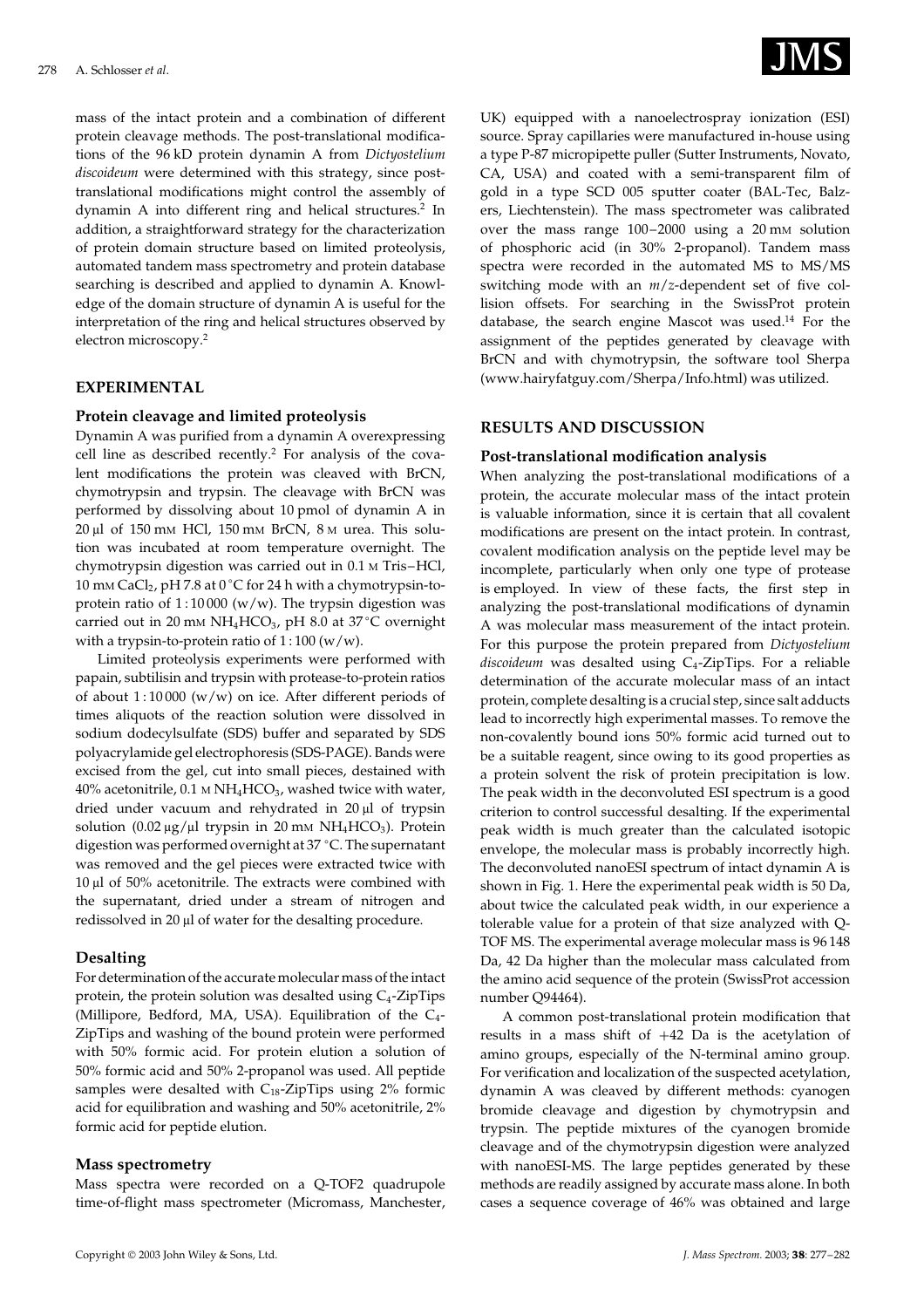



**Figure 1.** Deconvoluted nanoESI-TOF mass spectrum of dynamin A from *Dictyostelium discoideum*. The experimental molecular mass is 42 Da higher than the molecular mass calculated from the amino acid sequence.

parts of the protein were easily discovered as unmodified. A complete tryptic digestion of dynamin A was performed, resulting in small- and medium-sized peptides, which were characterized by nanoESI-MS/MS. The tandem mass spectra of the tryptic peptides were recorded in a data-dependent acquisition mode (automated MS to MS/MS switching).15 The analysis of the tryptic digest resulted in a sequence coverage of 66%. In summary, the three alternative cleavages allowed us to assign 96% of the protein as unmodified.

To verify the suspected N-terminal acetylation of dynamin A, the tandem mass spectra of the tryptic peptides were systematically analyzed for specific fragment ions. If the genetically encoded N-terminal methionine is present, fragment ions at  $m/z$  146.06 (a<sub>1</sub> ac-M) and  $m/z$  174.06 (b<sub>1</sub> ac-M) are expected. If the N-terminal methionine is posttranslationally removed, two fragment ions at  $m/z$  130.05 ( $a_1$ ac-D) and  $m/z$  158.05 ( $b_1$  ac-D) are expected. Owing to the acylation of the N-terminal amino group, the formation of  $a_1$ and  $b_1$  ions is feasible, which normally are not observed in the tandem mass spectra of peptides.<sup>16</sup> Applying automated MS to MS/MS switching to the tryptic digest of dynamin A, 54 peptide tandem mass spectra were recorded and stored in a single data file. This data file was analyzed for the presence of the acetylated  $a_1$  and  $b_1$  ions by generating extracted ion chromatograms for the above-mentioned *m*/*z* values. The result is shown in Fig. 2. The  $a_1-b_1$  ion pair for ac-M is detected in two tandem mass spectra corresponding to doubly charged precursor ions at *m*/*z* 606.8 and 617.8, respectively. In contrast, the  $a_1-b_1$  ion pair for ac-D is not observed in a tandem mass spectrum. To avoid false-positive signals in the extracted ion chromatogram the mass window was set to  $\pm 0.1$  Da. The tandem mass spectrum of the doubly charged precursor ion at *m*/*z* 606.8 is shown in Fig. 3. The spectrum shows a complete y ion series from  $y_1$  to  $y_9$  which identifies the peptide ac-MDQLIPVINK, representing the acetylated N-terminal peptide of dynamin A. The tandem mass spectrum of the doubly charged precursor at *m*/*z* 617.8 identifies the sodium adduct of the same peptide. Hence the N-terminal amino acid of dynamin A is an acetylated methionine. This fits very well with the observed experimental molecular mass of the intact protein and thus allows the exclusion of other covalent modifications.



**Figure 2.** Extracted ion chromatograms for detection of the acetylated N-terminal tryptic peptide; 54 nanoESI tandem mass spectra were analyzed. Extracted ion chromatograms for (a) the  $a_1$  ion for ac-D, (b) the  $b_1$  ion for ac-D, (c) the  $a_1$  ion for ac-M and (d) the  $b_1$ ion for ac-M. The precursor ions at *m*/*z* 606.8 and 617.8 correspond to the acetylated N-terminal tryptic peptide of dynamin A and to its sodium adduct, respectively.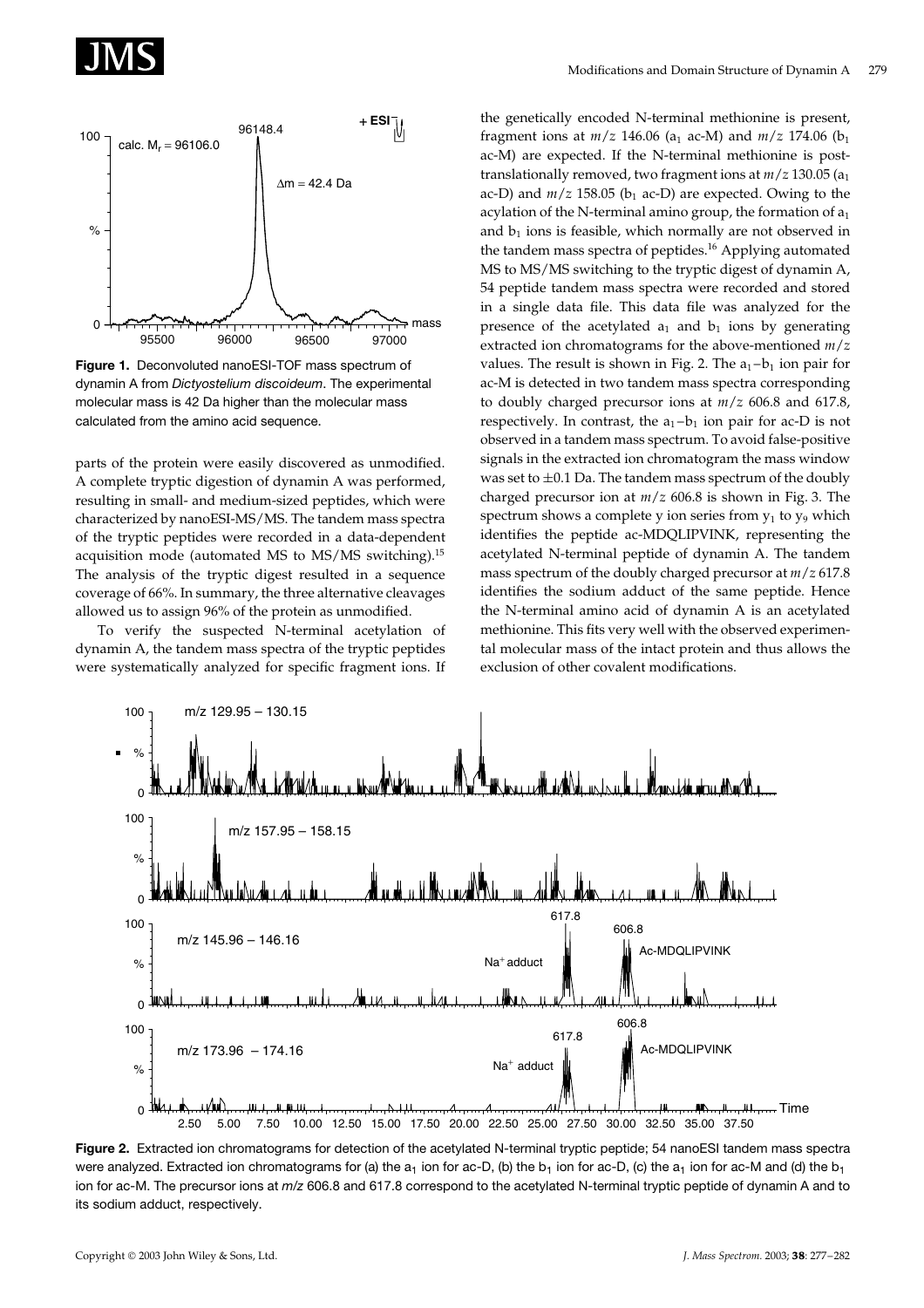



**Figure 3.** Tandem mass spectrum for the doubly charged acetylated N-terminal tryptic peptide derived from dynamin A. The spectrum shows a complete y ion series.

The described strategy for analyzing N-terminal acetylation using extracted ion chromatograms with accurate mass values is in principle also applicable for other N-terminal modifications, e.g. myristoylation, although myristoylated peptides are often very hydrophobic and therefore difficult to analyze. The corresponding  $a_1$  and  $b_1$  ions have  $m/z$  values of 240.23 and 268.23. In addition to these, the corresponding acylium ion ( $b_0$ ) is observed at  $m/z$  211.21.<sup>17</sup>

#### **Domain structure**

Functional protein domains are mostly compact folded structures, connected by linker regions. In general, these linker regions contain small hydrophilic amino acids, which built up a flexible stretch between the protein domains. Endoproteases cleave preferentially at the linker regions, since they are more easily accessible than the compact folded domains. Consequently, limited proteolysis can be used for the characterization of protein domain structure.<sup>18</sup> Mass spectrometry is often used as a tool for the characterization of the protein domains generated by limited proteolysis.<sup>19-21</sup>

To characterize the domain structure of dynamin A from *Dictyostelium discoideum*, limited proteolysis experiments with papain, subtilisin and trypsin were performed. The proteolytic reactions were stopped with SDS buffer after different periods of time, and the generated protein domains were separated by SDS-PAGE. Figure 4 shows as an example the SDS-PAGE analysis for the limited proteolysis experiment with trypsin. Three domains with an apparent molecular mass of 80, 60 and 14 kDa are obtained under the applied conditions. The corresponding Coomassie Brilliant Blue-stained bands were excised from the gel and the protein domains were digested in-gel with trypsin. The tryptic peptides were analyzed with nanoESI-MS/MS applying the automated MS to MS/MS switching mode. The combined and processed MS/MS data were used without manual interpretation for a search in the NCBI non-redundant protein database using the search engine Mascot.<sup>14</sup> The result of this search is summarized in Plate 1. Apart from keratin, dynamin A from *Dictyostelium discoideum* was the only significant hit in the database with a score of 513 (scores >43 indicate identity or extensive homology). Ten different peptides from the C-terminal region of the protein were identified, which together form a protein domain with an average molecular mass of 14 561.7 Da. This mass is in good agreement with the molecular mass of 14 kDa determined by SDS-PAGE.

The 60 kDa (T60) and the 80 kDa (T80) fragment of the limited trypsin proteolysis and the protein fragments generated by limited proteolysis with papain (P14, P20, P39 and P58) and subtilisin (S14 and S58) were analyzed in the same way. The results of these experiments are summarized in Fig. 5(a). The shaded gray areas represent regions identified with MS/MS data. The domain borders lie within the light-gray areas. The size of the light-gray areas represents the difference of the molecular mass determined

Mr (kDa) trypsin 0 0.5 1.0 2.0 5 10 15 30 60 time (min)



**Figure 4.** SDS-PAGE of the protein fragments generated by limited tryptic proteolysis of dynamin A. The marked gel bands (T14, T60 and T80) were excised and the protein domains were cleaved completely by trypsin and analyzed with nanoESI-MS/MS.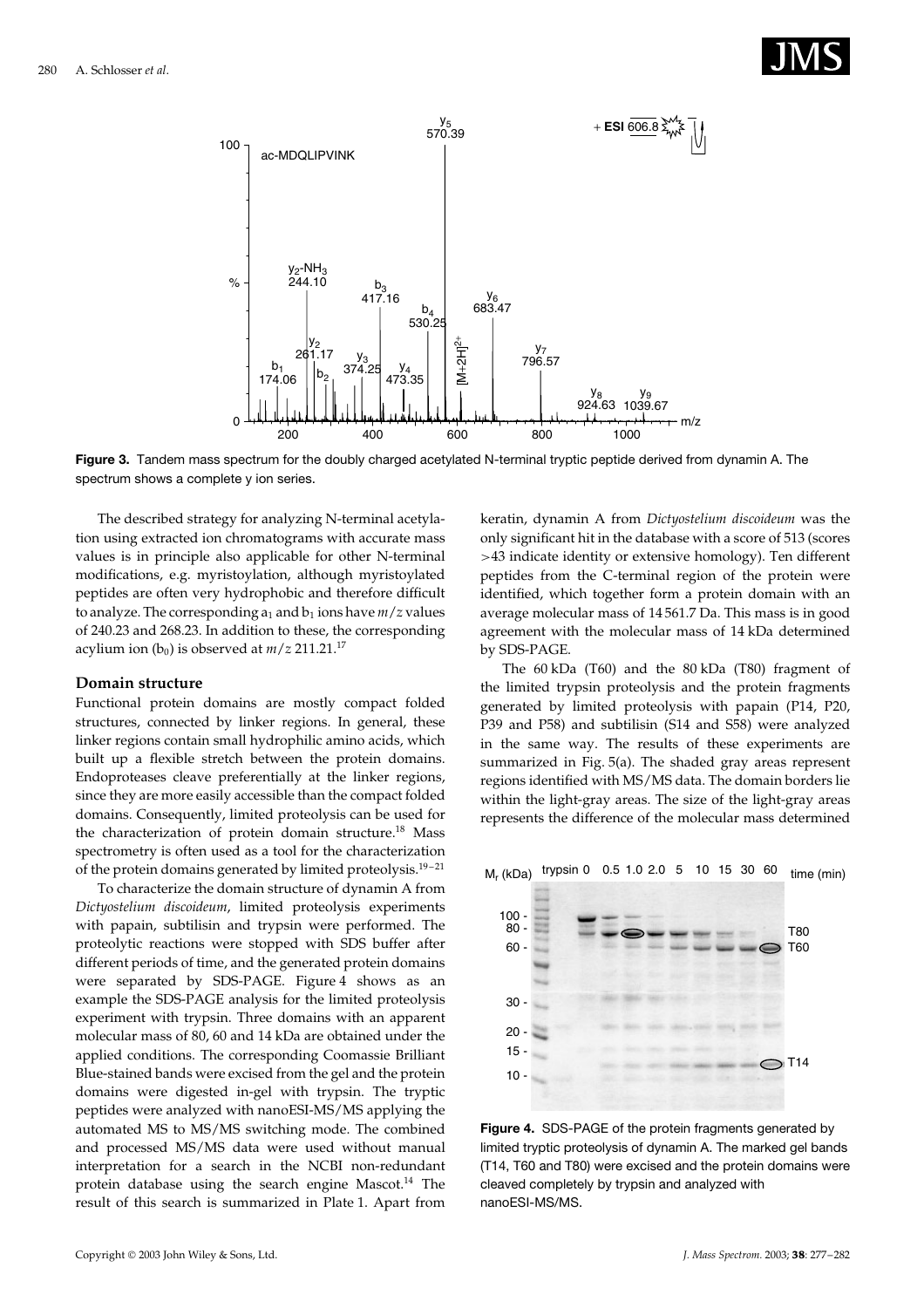

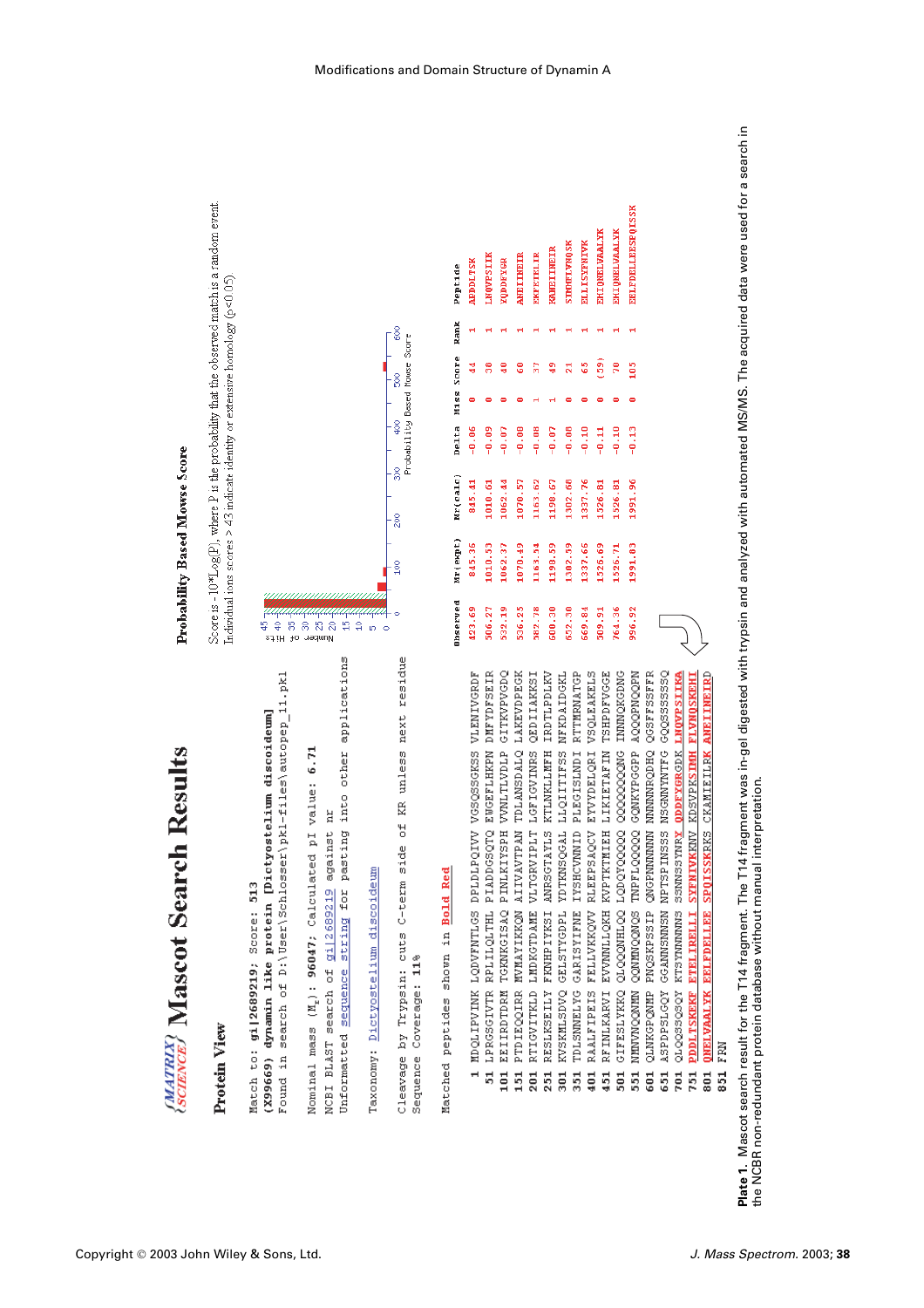

by SDS-PAGE (with a presumed error of  $\pm 10\%$ ) and the molecular mass calculated from the peptides identified with MS/MS. In Fig. 5(b), the domain structure of dynamin A as derived from the limited proteolysis experiments with papain, subtilisin and trypsin is shown. Four domains can be identified: domain I from position 1 to 180, domain II from position 180 to 508, domain III from position 508 to 730 and domain IV from 730 to 853. Figure 5(c) shows the domain structure of dynamin A as proposed from sequence comparison with other dynamin-like proteins.<sup>1</sup> The experimentally identified domains are very similar to the proposed domain structures. Domain IV correlates with the so called GTPase effector domain (GED) known from other dynamin-like proteins. Domain III correlates with a glutamine–asparagine–serine-rich domain (QNS), a domain that is not found within other dynamin-like proteins. Together domain I and II form a 58 kDa fragment. A fragment of the same size is generated by limited proteolysis of human dynamin  $1<sup>22</sup>$  a protein with extensive sequence homology to dynamin A in this region. The limited proteolysis with papain results in a 20 kDa N-terminal protein fragment, a fragment not observed with either trypsin or subtilisin. The cleavage site for this protein fragment is located around position 180 and lies within the GTPase domain. As is evident from the crystal structure of the GTPase domain of dynamin A (positions 2–316), the protein forms a loop structure in this region (positions 179-187).<sup>23</sup> This loop does not contain a trypsin cleavage site, but it seems to be sensitive for papain cleavage.

# **CONCLUSIONS**

The covalent modifications of dynamin A from *Dictyostelium discoideum* have been determined by mass spectrometric analysis. Thereby, the accurate molecular mass of the intact protein was the key information. After the identification of the acetylated N-terminal tryptic peptide using extracted ion chromatograms, the molecular mass of the intact protein allowed us to exclude the presence of further covalent modifications. Extracted ion chromatograms turned out to be a useful tool for the detection of covalently modified peptides. The prerequisites for this strategy are, of course,



**Figure 5.** Domain structure of dynamin A from *Dictyostelium discoideum*. (a) Protein fragments generated by limited proteolysis of dynamin A with papain, subtilisin and trypsin. The shaded gray areas represent regions identified with MS/MS data. The domain borders lie within the light-gray areas. The size of the light-gray areas represents the difference of the molecular mass determined by SDS-PAGE (with a presumed error of  $\pm 10\%$ ) and the molecular mass calculated from the peptides identified with MS/MS. (b) Domain structure of dynamin A as derived from the data shown in (a). (c) Domain structure of dynamin A as derived from comparison with other dynamin-related proteins (after Wienke *et al*. 1); QNS, glutamine–asparagine–serine rich domain; GED, GTPase effector domain.